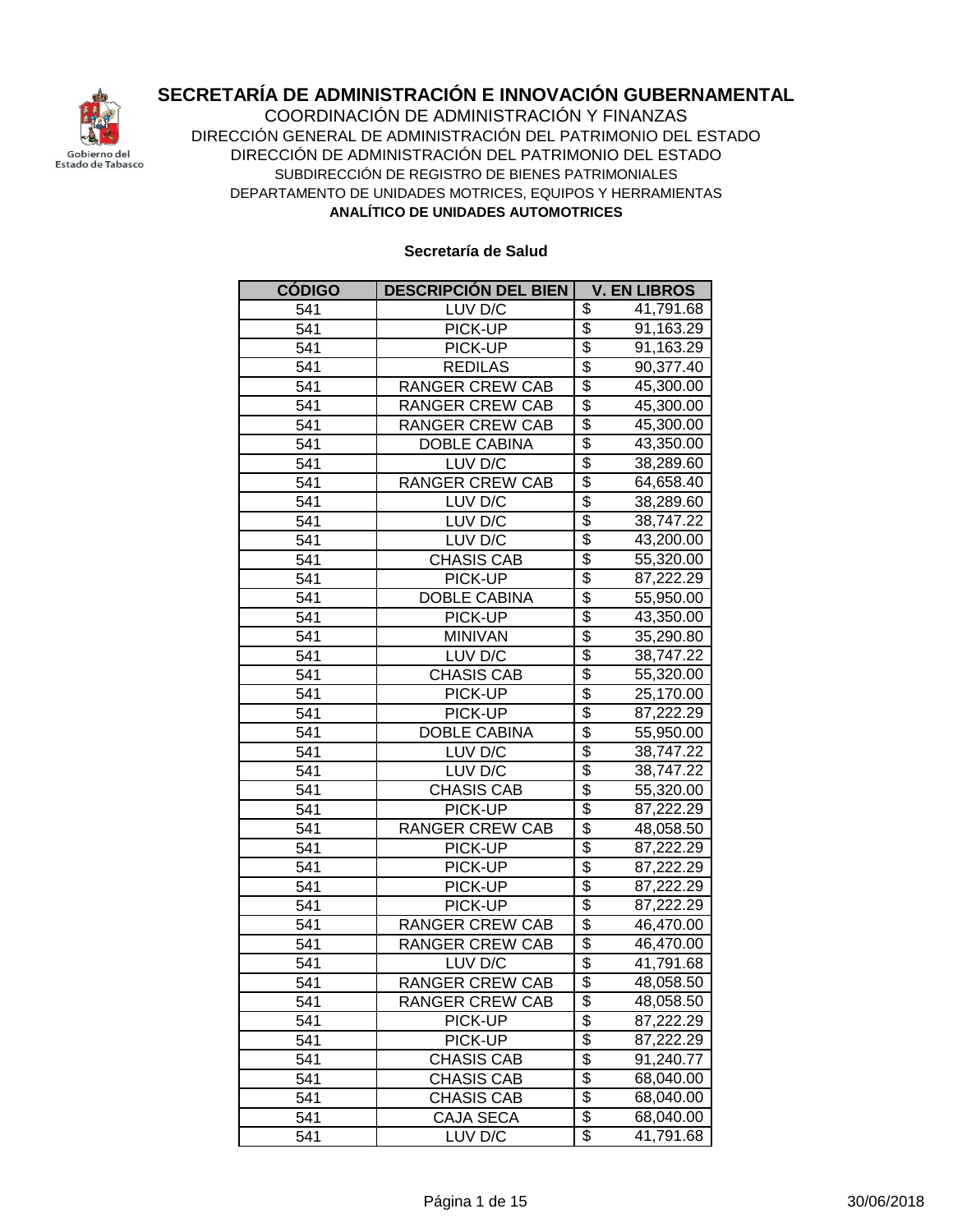

**ANALÍTICO DE UNIDADES AUTOMOTRICES** COORDINACIÓN DE ADMINISTRACIÓN Y FINANZAS DIRECCIÓN GENERAL DE ADMINISTRACIÓN DEL PATRIMONIO DEL ESTADO DIRECCIÓN DE ADMINISTRACIÓN DEL PATRIMONIO DEL ESTADO SUBDIRECCIÓN DE REGISTRO DE BIENES PATRIMONIALES DEPARTAMENTO DE UNIDADES MOTRICES, EQUIPOS Y HERRAMIENTAS

| <b>CÓDIGO</b> | <b>DESCRIPCIÓN DEL BIEN</b> | <b>V. EN LIBROS</b>                        |
|---------------|-----------------------------|--------------------------------------------|
| 541           | PICK-UP                     | \$<br>87,222.29                            |
| 541           | PICK-UP                     | $\overline{\$}$<br>87,222.29               |
| 541           | PICK-UP                     | $\overline{\$}$<br>87,222.29               |
| 541           | <b>CHASIS CAB</b>           | $\overline{\$}$<br>91,238.70               |
| 541           | <b>CHASIS CAB</b>           | $\overline{\$}$<br>68,040.00               |
| 541           | PICK-UP                     | \$<br>68,040.00                            |
| 541           | PICK-UP                     | \$<br>87,222.29                            |
| 541           | LUV D/C                     | $\overline{\$}$<br>41,791.68               |
| 541           | LUV D/C                     | \$<br>42,533.75                            |
| 541           | PICK-UP                     | $\overline{\$}$<br>$\overline{87}, 222.29$ |
| 541           | <b>RANGER CREW CAB</b>      | \$<br>48,049.50                            |
| 541           | <b>RANGER CREW CAB</b>      | \$<br>48,058.50                            |
| 541           | <b>RANGER CREW CAB</b>      | \$<br>48,058.50                            |
| 541           | LUV D/C                     | \$<br>41,791.68                            |
| 541           | LUV D/C                     | \$<br>41,791.68                            |
| 541           | PICK-UP                     | \$<br>87,222.29                            |
| 541           | <b>CHEYENNE CREW CAB</b>    | \$<br>95,329.70                            |
| 541           | <b>RAM 2500</b>             | \$<br>122,714.93                           |
| 541           | <b>RAM 2500</b>             | $\overline{\$}$<br>122,714.93              |
| 541           | LUV D/C                     | $\overline{\$}$<br>38,747.22               |
| 541           | <b>RANGER CREW CAB</b>      | $\overline{\$}$<br>48,058.50               |
| 541           | <b>MINIVAN</b>              | $\overline{\$}$<br>35,290.80               |
| 541           | <b>MINIVAN</b>              | $\overline{\$}$<br>35,290.80               |
| 541           | <b>MINIVAN</b>              | \$<br>35,290.80                            |
| 541           | <b>MINIVAN</b>              | \$<br>35,290.80                            |
| 541           | <b>CHEYENNE CREW CAB</b>    | \$<br>95,329.70                            |
| 541           | CHEYENNE CREW CAB           | $\overline{\$}$<br>95,329.70               |
| 541           | <b>DOBLE CABINA</b>         | \$<br>41,400.00                            |
| 541           | <b>SILVERADO</b>            | $\overline{\$}$<br>89,997.00               |
| 541           | <b>SILVERADO</b>            | \$<br>87,222.29                            |
| 541           | LUV D/C                     | \$<br>38,747.22                            |
| 541           | <b>RAM 2500</b>             | \$<br>122,714.93                           |
| 541           | <b>MINIVAN</b>              | \$<br>35,290.80                            |
| 541           | CHEVY PICK UP               | $\overline{\$}$<br>23,024.10               |
| 541           | LUV D/C                     | $\overline{\$}$<br>41,791.68               |
| 541           | LUV D/C                     | \$<br>38,747.22                            |
| 541           | LUV D/C                     | \$<br>38,747.22                            |
| 541           | LUV D/C                     | \$<br>38,747.22                            |
| 541           | LUV D/C                     | $\overline{\$}$<br>38,747.22               |
| 541           | LUV D/C                     | \$<br>38,747.22                            |
| 541           | RANGER CREW CAB             | \$<br>46,470.00                            |
| 541           | LUV D/C                     | \$<br>38,747.22                            |
| 541           | <b>RAM 2500</b>             | \$<br>122,714.93                           |
| 541           | PICK-UP                     | $\overline{\mathcal{E}}$<br>87,222.29      |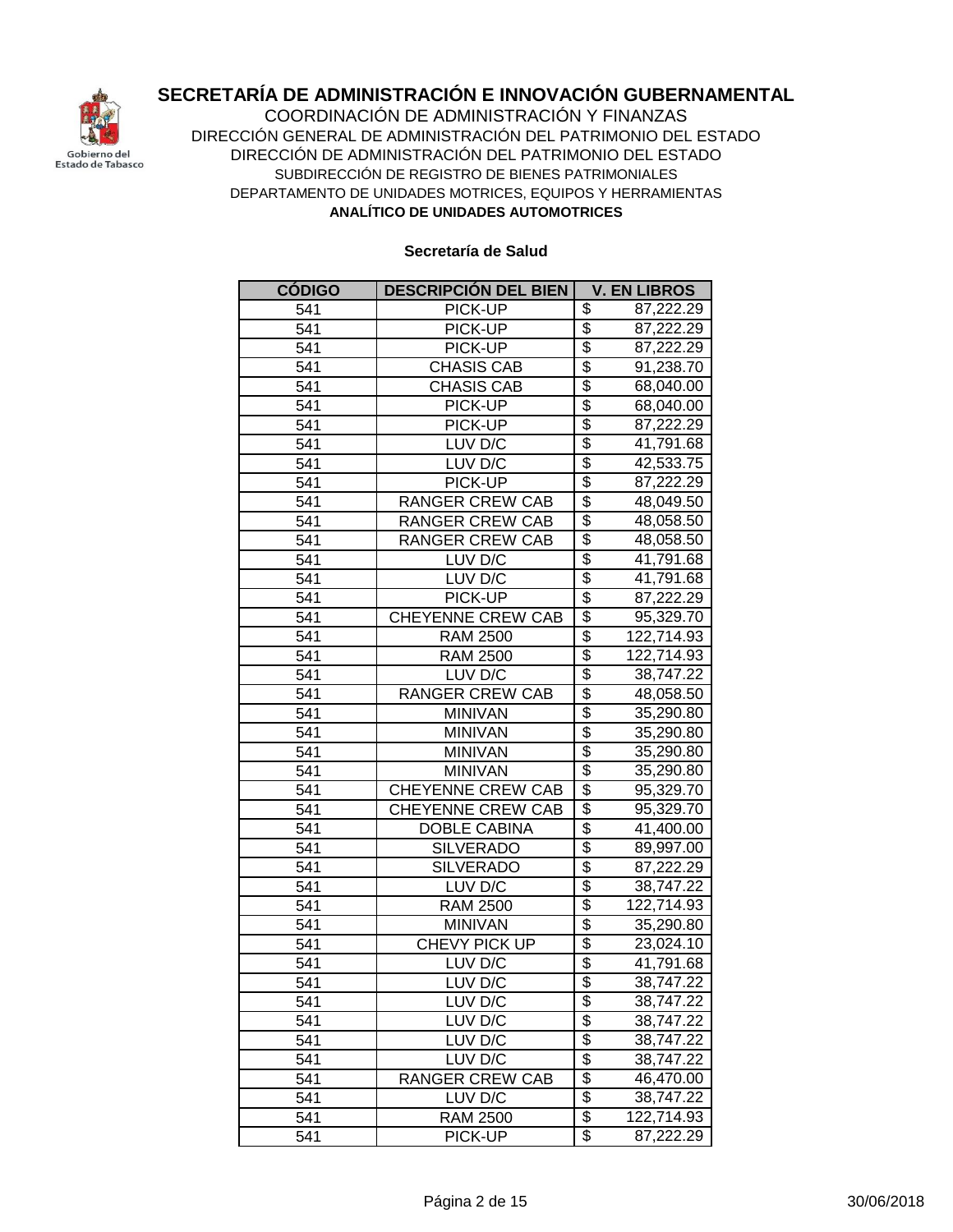

**ANALÍTICO DE UNIDADES AUTOMOTRICES** COORDINACIÓN DE ADMINISTRACIÓN Y FINANZAS DIRECCIÓN GENERAL DE ADMINISTRACIÓN DEL PATRIMONIO DEL ESTADO DIRECCIÓN DE ADMINISTRACIÓN DEL PATRIMONIO DEL ESTADO SUBDIRECCIÓN DE REGISTRO DE BIENES PATRIMONIALES DEPARTAMENTO DE UNIDADES MOTRICES, EQUIPOS Y HERRAMIENTAS

| <b>CÓDIGO</b> | <b>DESCRIPCIÓN DEL BIEN</b> | <b>V. EN LIBROS</b>                   |
|---------------|-----------------------------|---------------------------------------|
| 541           | PICK-UP                     | \$<br>87,222.29                       |
| 541           | <b>DOBLE CABINA</b>         | \$<br>55,950.00                       |
| 541           | <b>RANGER CREW CAB</b>      | $\overline{\$}$<br>48,058.50          |
| 541           | <b>RANGER CREW CAB</b>      | \$<br>48,058.50                       |
| 541           | <b>MINIVAN</b>              | \$<br>35,142.03                       |
| 541           | LUV D/C                     | \$<br>38,289.60                       |
| 541           | LUV D/C                     | $\overline{\$}$<br>38,289.60          |
| 541           | <b>RANGER CREW CAB</b>      | \$<br>45,300.00                       |
| 541           | PICK-UP                     | $\overline{\$}$<br>43,350.00          |
| 541           | <b>CHASIS CAB</b>           | $\overline{\$}$<br>54,270.00          |
| 541           | LUV D/C                     | $\overline{\$}$<br>41,791.68          |
| 541           | <b>RANGER CREW CAB</b>      | \$<br>45,300.00                       |
| 541           | LUV D/C                     | \$<br>38,747.22                       |
| 541           | LUV D/C                     | \$<br>38,747.22                       |
| 541           | LUV D/C                     | \$<br>38,747.22                       |
| 541           | LUV D/C                     | \$<br>38,747.22                       |
| 541           | LUV D/C                     | \$<br>38,747.22                       |
| 541           | <b>CAJA SECA</b>            | $\overline{\$}$<br>55,320.00          |
| 541           | <b>SILVERADO</b>            | $\overline{\$}$<br>53,484.90          |
| 541           | SILVERADO 1500              | $\overline{\$}$<br>47,601.00          |
| 541           | <b>SILVERADO</b>            | \$<br>45,264.00                       |
| 541           | <b>RANGER CREW CAB</b>      | $\overline{\$}$<br>45,480.00          |
| 541           | <b>RAM 2500</b>             | $\overline{\$}$<br>122,714.93         |
| 541           | PICK-UP                     | \$<br>87,222.29                       |
| 541           | PICK-UP                     | \$<br>87,222.29                       |
| 541           | <b>DOBLE CABINA</b>         | \$<br>55,949.98                       |
| 541           | <b>MINIVAN</b>              | \$<br>35,290.80                       |
| 541           | LUV D/C                     | $\overline{\$}$<br>38,289.60          |
| 541           | <b>RANGER CREW CAB</b>      | \$<br>45,300.00                       |
| 541           | <b>RANGER CREW CAB</b>      | $\overline{\$}$<br>45,300.00          |
| 541           | PICK-UP                     | $\overline{\$}$<br>43,350.00          |
| 541           | <b>MINIVAN</b>              | $\overline{\$}$<br>34,867.05          |
| 541           | LUV D/C                     | $\overline{\$}$<br>38,289.60          |
| 541           | LUV D/C                     | \$<br>38,747.22                       |
| 541           | <b>CHASIS CAB</b>           | $\overline{\$}$<br>54,270.00          |
| 541           | LUV D/C                     | \$<br>38,747.22                       |
| 541           | LUV D/C                     | \$<br>38,747.22                       |
| 541           | <b>SILVERADO</b>            | \$<br>47,601.00                       |
| 541           | PICK-UP                     | \$<br>87,222.29                       |
| 541           | DOBLE CABINA                | \$<br>55,950.00                       |
| 541           | <b>RANGER CREW CAB</b>      | \$<br>48,058.50                       |
| 541           | PICK-UP                     | \$<br>43,350.00                       |
| 541           | <b>CHASIS CAB</b>           | \$<br>54,270.00                       |
| 541           | LUV D/C                     | $\overline{\mathcal{E}}$<br>41,791.68 |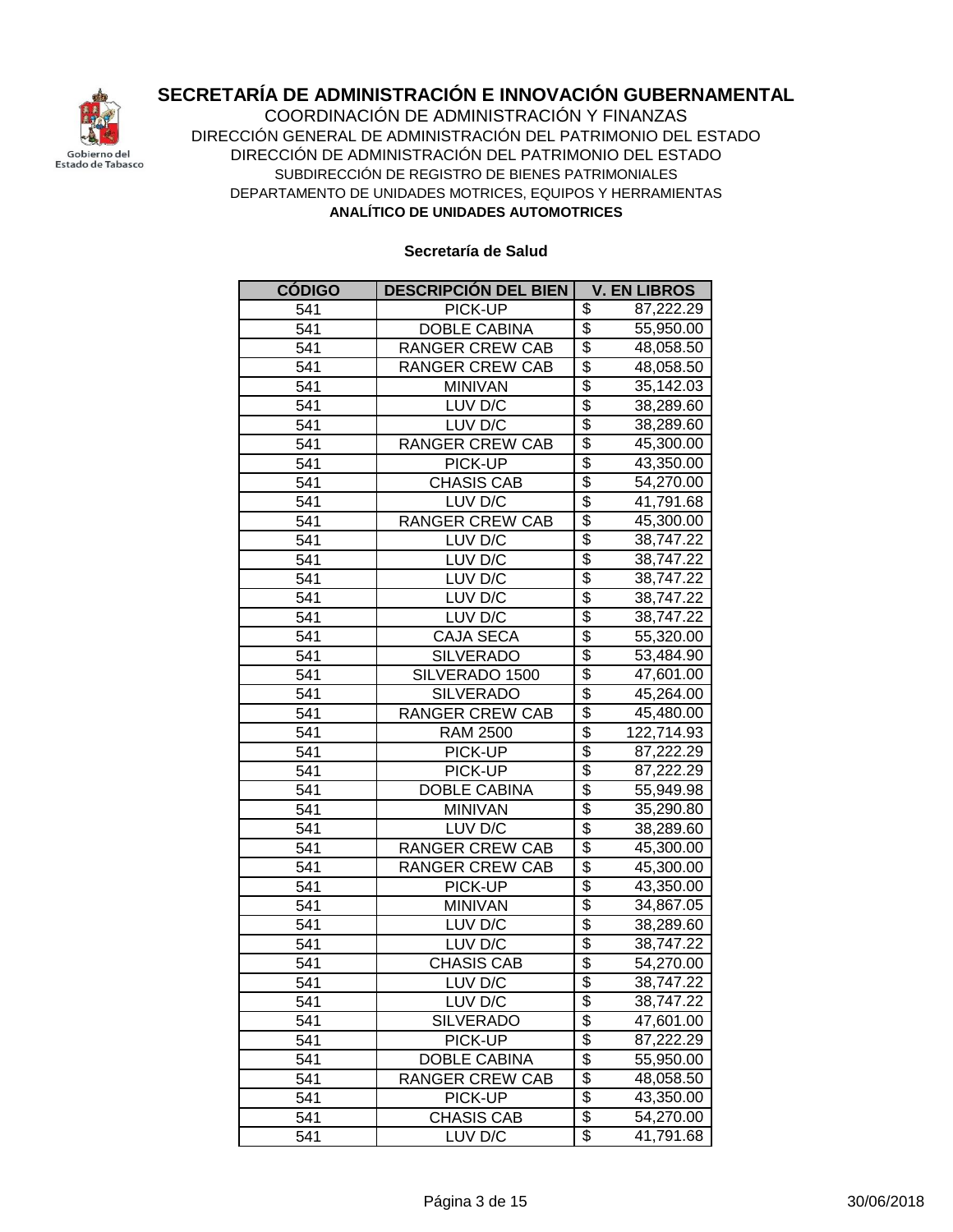

**ANALÍTICO DE UNIDADES AUTOMOTRICES** COORDINACIÓN DE ADMINISTRACIÓN Y FINANZAS DIRECCIÓN GENERAL DE ADMINISTRACIÓN DEL PATRIMONIO DEL ESTADO DIRECCIÓN DE ADMINISTRACIÓN DEL PATRIMONIO DEL ESTADO SUBDIRECCIÓN DE REGISTRO DE BIENES PATRIMONIALES DEPARTAMENTO DE UNIDADES MOTRICES, EQUIPOS Y HERRAMIENTAS

| <b>CÓDIGO</b>     | <b>DESCRIPCIÓN DEL BIEN</b> | <b>V. EN LIBROS</b>           |
|-------------------|-----------------------------|-------------------------------|
| 541               | <b>MINIVAN</b>              | \$<br>35,142.00               |
| 541               | LUV D/C                     | $\overline{\$}$<br>38,289.60  |
| 541               | LUV D/C                     | \$<br>38,289.60               |
| 541               | <b>RANGER CREW CAB</b>      | \$<br>45,300.00               |
| 541               | <b>MINIVAN</b>              | \$<br>35,290.80               |
| 541               | <b>RANGER CREW CAB</b>      | \$<br>45,300.00               |
| 541               | LUV D/C                     | \$<br>38,747.22               |
| 541               | LUV D/C                     | \$<br>38,747.22               |
| 541               | <b>CHASIS CAB</b>           | \$<br>55,320.00               |
| $\overline{5}$ 41 | <b>CHASIS CAB</b>           | \$<br>55,320.00               |
| 541               | <b>SILVERADO</b>            | \$<br>47,601.00               |
| 541               | <b>DOBLE CABINA</b>         | \$<br>43,350.00               |
| 541               | <b>MINIVAN</b>              | \$<br>35,290.80               |
| 541               | <b>RAM 2500</b>             | $\overline{\$}$<br>122,714.93 |
| 541               | <b>RAM 2500</b>             | $\overline{\$}$<br>122,714.93 |
| 541               | <b>RAM 2500</b>             | $\overline{\$}$<br>122,714.93 |
| 541               | <b>DOBLE CABINA</b>         | $\overline{\$}$<br>55,950.00  |
| 541               | <b>MINIVAN</b>              | $\overline{\$}$<br>35,290.80  |
| 541               | PICK-UP                     | $\overline{\$}$<br>87,222.29  |
| 541               | PICK-UP                     | \$<br>43,350.00               |
| 541               | <b>MINIVAN</b>              | $\overline{\$}$<br>35,290.80  |
| 541               | PICK-UP                     | $\overline{\$}$<br>87,222.29  |
| 541               | <b>DOBLE CABINA</b>         | $\overline{\$}$<br>43,350.00  |
| 541               | LUV D/C                     | \$<br>43,200.00               |
| 541               | PICK-UP                     | \$<br>87,222.29               |
| 541               | <b>MINIVAN</b>              | \$<br>35,290.80               |
| 541               | <b>RANGER CREW CAB</b>      | $\overline{\$}$<br>45,300.00  |
| 541               | PICK-UP                     | $\overline{\$}$<br>87,222.29  |
| 541               | <b>MINIVAN</b>              | $\overline{\$}$<br>35,290.80  |
| 541               | PICK-UP                     | $\overline{\$}$<br>87,222.29  |
| 541               | <b>MINIVAN</b>              | $\overline{\$}$<br>35,290.80  |
| 541               | PICK-UP                     | $\overline{\$}$<br>87,222.29  |
| 541               | <b>MINIVAN</b>              | \$<br>35,290.80               |
| 541               | LUV D/C                     | \$<br>38,747.22               |
| 541               | PICK-UP                     | \$<br>87,222.29               |
| 541               | LUV D/C                     | \$<br>38,747.22               |
| 541               | LUV D/C                     | \$<br>38,747.22               |
| 541               | LUV D/C                     | \$<br>38,747.22               |
| 541               | SILVERADO 3500              | $\overline{\$}$<br>53,484.90  |
| 541               | SILVERADO 1500              | \$<br>47,601.00               |
| 541               | <b>SILVERADO</b>            | $\overline{\$}$<br>57,960.00  |
| 541               | <b>RAM 2500</b>             | \$<br>122,714.93              |
| 541               | PICK-UP                     | \$<br>87,222.29               |
| 541               | PICK-UP                     | $\overline{\$}$<br>87,222.29  |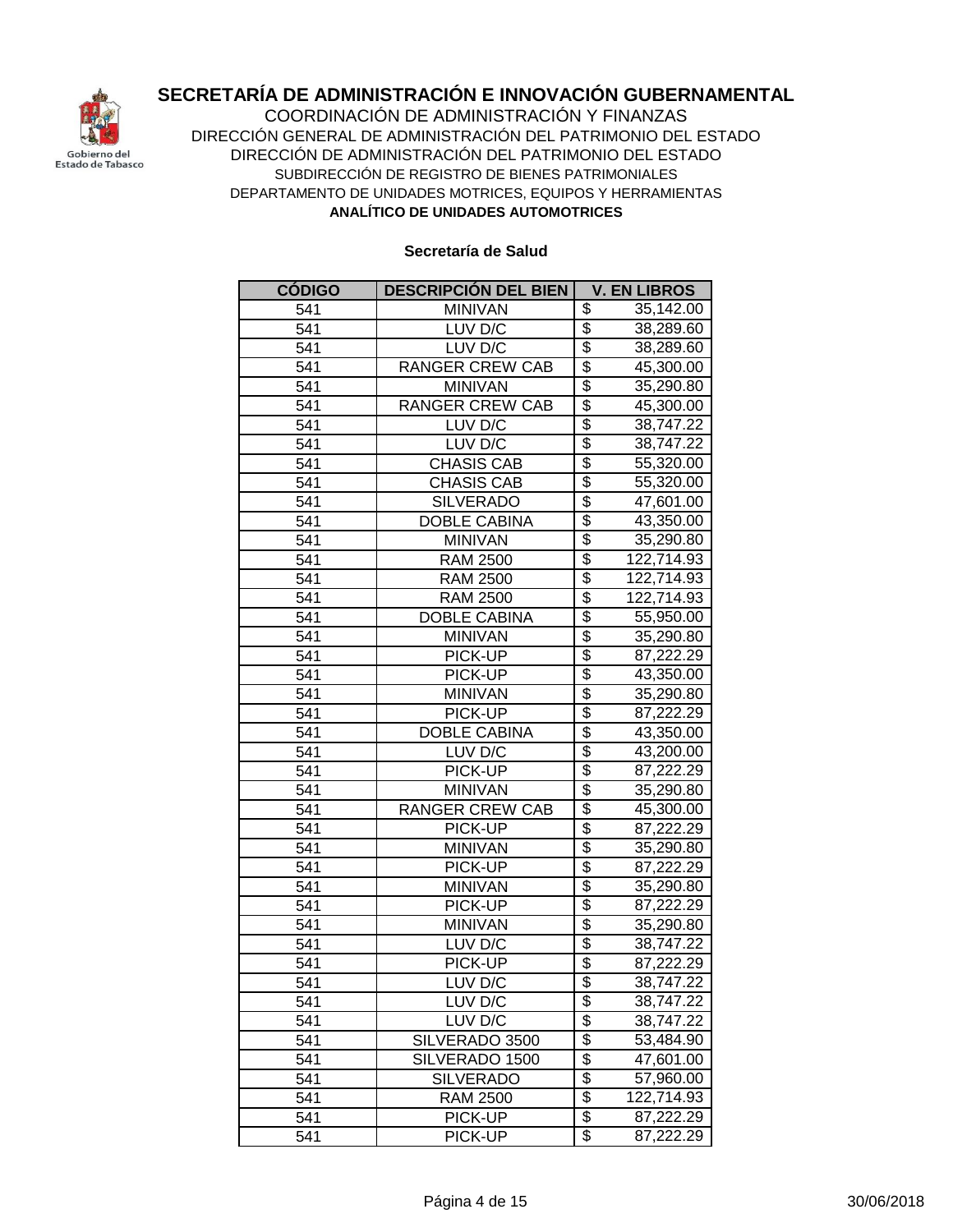

**ANALÍTICO DE UNIDADES AUTOMOTRICES** COORDINACIÓN DE ADMINISTRACIÓN Y FINANZAS DIRECCIÓN GENERAL DE ADMINISTRACIÓN DEL PATRIMONIO DEL ESTADO DIRECCIÓN DE ADMINISTRACIÓN DEL PATRIMONIO DEL ESTADO SUBDIRECCIÓN DE REGISTRO DE BIENES PATRIMONIALES DEPARTAMENTO DE UNIDADES MOTRICES, EQUIPOS Y HERRAMIENTAS

| <b>CÓDIGO</b> | <b>DESCRIPCIÓN DEL BIEN</b> | <b>V. EN LIBROS</b>                   |
|---------------|-----------------------------|---------------------------------------|
| 541           | RANGER CREW CAB             | \$<br>48,058.50                       |
| 541           | <b>MINIVAN</b>              | \$<br>35,290.80                       |
| 541           | <b>CHASIS CAB</b>           | \$<br>54,270.00                       |
| 541           | <b>MINIVAN</b>              | \$<br>35,142.00                       |
| 541           | <b>MINIVAN</b>              | \$<br>35,142.00                       |
| 541           | <b>MINIVAN</b>              | \$<br>35,142.00                       |
| 541           | LUV D/C                     | \$<br>38,747.22                       |
| 541           | SILVERADO 3500              | \$<br>53,484.90                       |
| 541           | <b>TORNADO</b>              | \$<br>28,650.00                       |
| 541           | <b>RAM 2500</b>             | $\overline{\$}$<br>122,714.93         |
| 541           | <b>RAM 2500</b>             | $\overline{\$}$<br>122,714.93         |
| 541           | <b>RANGER CREW CAB</b>      | $\overline{\$}$<br>46,470.00          |
| 541           | <b>RANGER CREW CAB</b>      | \$<br>46,470.00                       |
| 541           | LUV D/C                     | \$<br>38,747.22                       |
| 541           | LUV D/C                     | \$<br>38,747.22                       |
| 541           | <b>CAJA SECA</b>            | $\overline{\$}$<br>55,320.00          |
| 541           | SILVERADO 3500              | $\overline{\$}$<br>53,484.90          |
| 541           | <b>RANGER CREW CAB</b>      | $\overline{\$}$<br>45,480.00          |
| 541           | <b>RANGER CREW CAB</b>      | $\overline{\$}$<br>46,470.00          |
| 541           | LUV D/C                     | $\overline{\$}$<br>41,791.68          |
| 541           | LUV D/C                     | $\overline{\$}$<br>38,289.60          |
| 541           | <b>RAM 2500</b>             | \$<br>122,714.93                      |
| 541           | PICK-UP                     | $\overline{\$}$<br>87,222.29          |
| 541           | <b>RANGER CRW CAB XL</b>    | \$<br>48,058.50                       |
| 541           | RANGER CRW CAB XL           | \$<br>45,300.00                       |
| 541           | <b>DOBLE CABINA</b>         | \$<br>43,350.00                       |
| 541           | LUV D/C                     | \$<br>38,289.60                       |
| 541           | <b>RAM 2500</b>             | \$<br>122,714.93                      |
| 541           | <b>DOBLE CABINA</b>         | \$<br>43,350.00                       |
| 541           | <b>DOBLE CABINA</b>         | $\overline{\$}$<br>43,350.00          |
| 541           | F150 XL                     | $\overline{\$}$<br>54,270.00          |
| 541           | LUV D/C                     | $\overline{\mathcal{E}}$<br>38,289.60 |
| 541           | F150 XL                     | $\overline{\$}$<br>54,270.00          |
| 541           | PICK-UP                     | $\overline{\$}$<br>87,222.29          |
| 541           | <b>MINIVAN</b>              | \$<br>35,290.80                       |
| 541           | LUV D/C                     | \$<br>38,747.22                       |
| 541           | <b>MINIVAN</b>              | \$<br>35,142.00                       |
| 541           | <b>MINIVAN</b>              | \$<br>35,142.00                       |
| 541           | LUV D/C                     | $\overline{\mathcal{G}}$<br>38,747.22 |
| 541           | LUV D/C                     | $\overline{\$}$<br>38,747.22          |
| 541           | LUV D/C                     | $\overline{\$}$<br>38,747.22          |
| 541           | RANGER CRW CAB XL           | $\overline{\$}$<br>45,300.00          |
| 541           | LUV D/C                     | \$<br>38,747.22                       |
| 541           | LUV D/C                     | $\overline{\mathcal{E}}$<br>38,747.22 |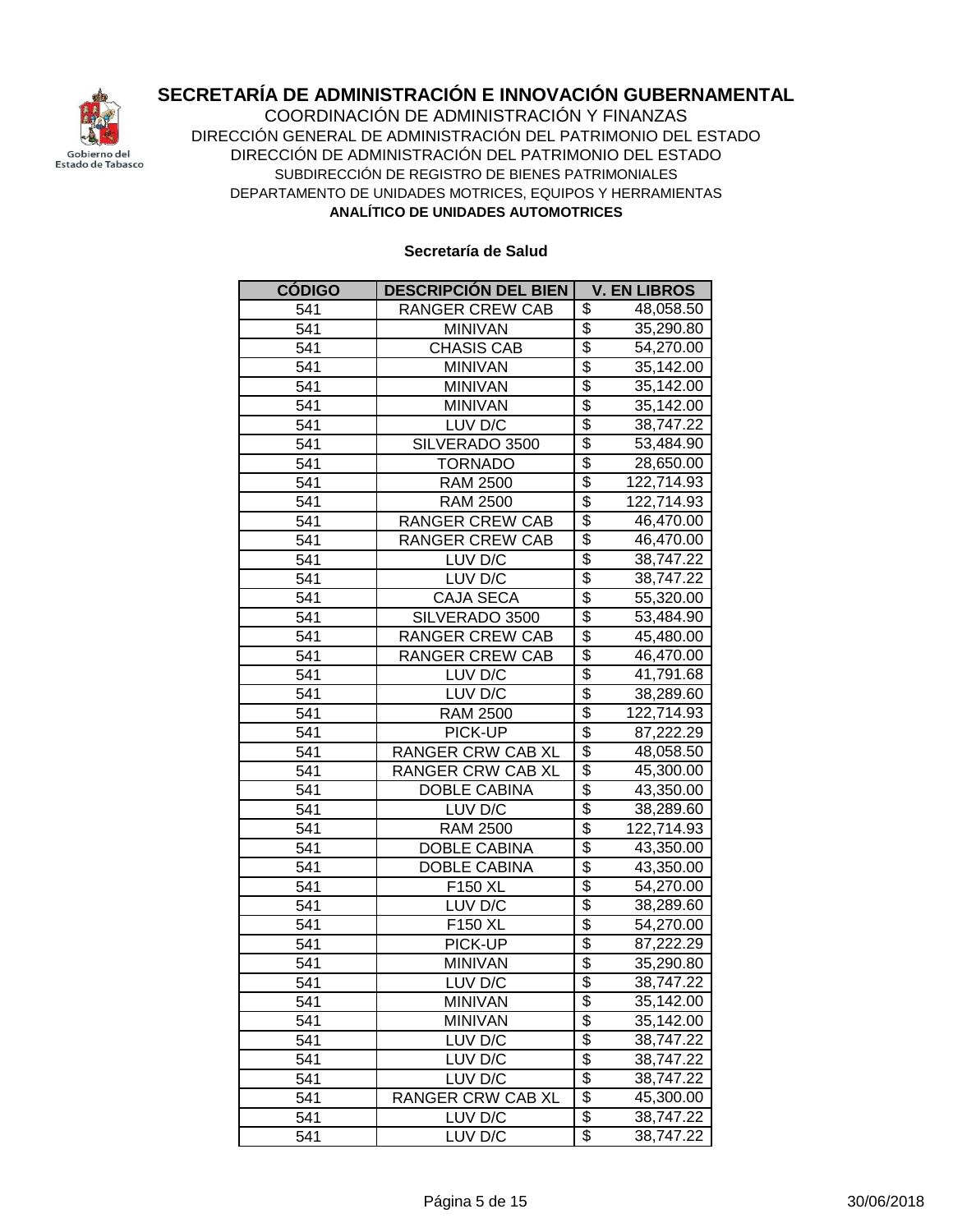

**ANALÍTICO DE UNIDADES AUTOMOTRICES** COORDINACIÓN DE ADMINISTRACIÓN Y FINANZAS DIRECCIÓN GENERAL DE ADMINISTRACIÓN DEL PATRIMONIO DEL ESTADO DIRECCIÓN DE ADMINISTRACIÓN DEL PATRIMONIO DEL ESTADO SUBDIRECCIÓN DE REGISTRO DE BIENES PATRIMONIALES DEPARTAMENTO DE UNIDADES MOTRICES, EQUIPOS Y HERRAMIENTAS

| <b>CÓDIGO</b> | <b>DESCRIPCIÓN DEL BIEN</b> | <b>V. EN LIBROS</b>                   |
|---------------|-----------------------------|---------------------------------------|
| 541           | LUV D/C                     | \$<br>38,747.22                       |
| 541           | <b>CAJA SECA</b>            | \$<br>55,320.00                       |
| 541           | SILVERADO 3500              | $\overline{\$}$<br>53,484.90          |
| 541           | <b>RANGER CRW CAB XL</b>    | $\overline{\$}$<br>46,470.00          |
| 541           | LUV D/C                     | \$<br>43,200.00                       |
| 541           | SILVERADO 3500              | \$<br>122,714.93                      |
| 541           | <b>DOBLE CABINA</b>         | \$<br>87,222.29                       |
| 541           | PICK-UP                     | $\overline{\$}$<br>87,222.29          |
| 541           | RANGER CRW CAB XL           | \$<br>48,058.50                       |
| 541           | <b>MINIVAN</b>              | $\overline{\$}$<br>35,290.80          |
| 541           | <b>DOBLE CABINA</b>         | \$<br>43,350.00                       |
| 541           | <b>DOBLE CABINA</b>         | \$<br>43,350.00                       |
| 541           | <b>DOBLE CABINA</b>         | \$<br>43,350.00                       |
| 541           | <b>DOBLE CABINA</b>         | \$<br>43,350.00                       |
| 541           | LUV D/C                     | \$<br>41,791.68                       |
| 541           | <b>MINIVAN</b>              | \$<br>35,142.00                       |
| 541           | <b>MINIVAN</b>              | \$<br>35,142.00                       |
| 541           | <b>MINIVAN</b>              | $\overline{\$}$<br>35,142.00          |
| 541           | LUV D/C                     | \$<br>38,289.60                       |
| 541           | LUV D/C                     | $\overline{\$}$<br>38,289.60          |
| 541           | LUV D/C                     | $\overline{\$}$<br>38,289.60          |
| 541           | <b>MINIVAN</b>              | $\overline{\mathcal{L}}$<br>35,290.80 |
| 541           | LUV D/C                     | $\overline{\$}$<br>38,747.22          |
| 541           | SILVERADO 3500              | $\overline{\$}$<br>53,484.90          |
| 541           | PICK-UP                     | \$<br>43,350.00                       |
| 541           | <b>RAM 2500</b>             | \$<br>122,714.93                      |
| 541           | PICK-UP                     | \$<br>87,222.29                       |
| 541           | <b>DOBLE CABINA</b>         | \$<br>55,950.00                       |
| 541           | PICK-UP                     | \$<br>43,350.00                       |
| 541           | LUV D/C                     | \$<br>35,290.80                       |
| 541           | LUV D/C                     | $\overline{\$}$<br>38,747.22          |
| 541           | LUV D/C                     | \$<br>35,290.80                       |
| 541           | <b>DOBLE CABINA</b>         | $\overline{\$}$<br>43,350.00          |
| 541           | PICK-UP                     | \$<br>43,350.00                       |
| 541           | LUV D/C                     | \$<br>41,791.68                       |
| 541           | LUV D/C                     | \$<br>38,289.60                       |
| 541           | LUV D/C                     | \$<br>38,289.60                       |
| 541           | <b>MINIVAN</b>              | \$<br>35,142.00                       |
| 541           | LUV D/C                     | $\overline{\mathcal{G}}$<br>35,024.05 |
| 541           | RANGER CRW CAB XL           | $\overline{\$}$<br>45,480.00          |
| 541           | RANGER CRW CAB XL           | \$<br>45,480.00                       |
| 541           | RANGER CRW CAB XL           | \$<br>46,470.00                       |
| 541           | PICK-UP                     | \$<br>87,222.29                       |
| 541           | <b>DOBLE CABINA</b>         | \$<br>55,950.00                       |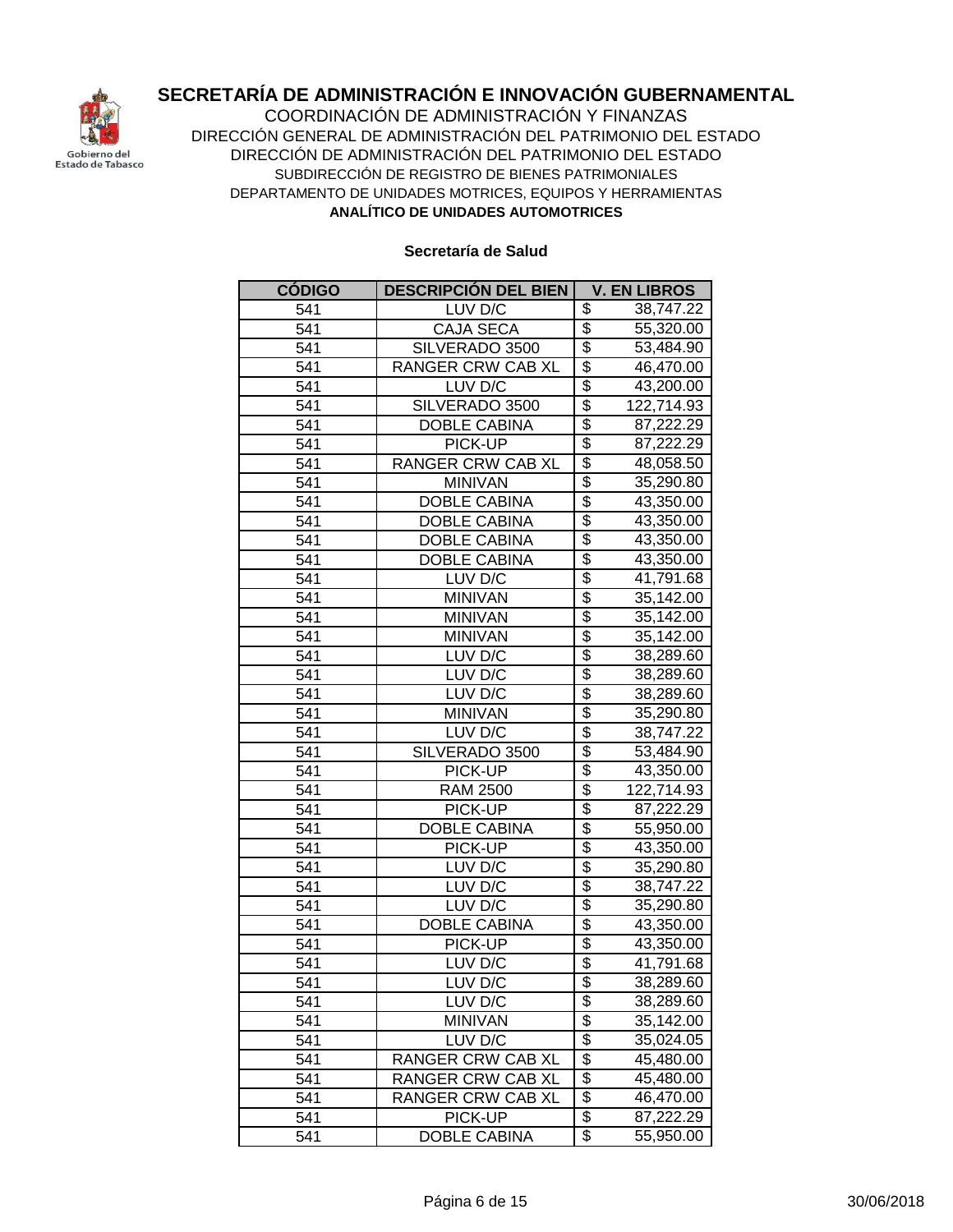

**ANALÍTICO DE UNIDADES AUTOMOTRICES** COORDINACIÓN DE ADMINISTRACIÓN Y FINANZAS DIRECCIÓN GENERAL DE ADMINISTRACIÓN DEL PATRIMONIO DEL ESTADO DIRECCIÓN DE ADMINISTRACIÓN DEL PATRIMONIO DEL ESTADO SUBDIRECCIÓN DE REGISTRO DE BIENES PATRIMONIALES DEPARTAMENTO DE UNIDADES MOTRICES, EQUIPOS Y HERRAMIENTAS

| <b>CÓDIGO</b>    | <b>DESCRIPCIÓN DEL BIEN</b> | <b>V. EN LIBROS</b>                   |
|------------------|-----------------------------|---------------------------------------|
| 541              | <b>DOBLE CABINA</b>         | \$<br>43,350.00                       |
| 541              | <b>MINIVAN</b>              | \$<br>35,290.80                       |
| 541              | LUV D/C                     | \$<br>38,747.22                       |
| $\overline{541}$ | LUV D/C                     | \$<br>38,747.22                       |
| 541              | <b>DOBLE CABINA</b>         | \$<br>87,222.29                       |
| 541              | RANGER CRW CAB XL           | $\overline{\$}$<br>48,058.50          |
| 541              | RANGER CRW CAB XL           | \$<br>48,058.50                       |
| 541              | DOBLE CABINA                | $\overline{\$}$<br>43,350.00          |
| 541              | <b>DOBLE CABINA</b>         | \$<br>43,350.00                       |
| 541              | <b>CHASIS CAB</b>           | \$<br>54,270.00                       |
| 541              | LUV D/C                     | $\overline{\$}$<br>41,791.68          |
| 541              | LUV D/C                     | $\overline{\$}$<br>41,791.68          |
| 541              | <b>MINIVAN</b>              | \$<br>35,142.00                       |
| 541              | LUV D/C                     | \$<br>38,289.60                       |
| 541              | LUV D/C                     | \$<br>38,289.60                       |
| 541              | <b>RANGER CREW CAB</b>      | \$<br>45,300.00                       |
| 541              | RANGER CREW CAB             | \$<br>45,300.00                       |
| 541              | <b>MINIVAN</b>              | \$<br>35,290.80                       |
| 541              | LUV D/C                     | \$<br>38,747.22                       |
| 541              | CHEVY PICK UP               | \$<br>22,764.24                       |
| 541              | <b>DOBLE CABINA</b>         | $\overline{\$}$<br>43,350.00          |
| 541              | <b>CHASIS CAB</b>           | $\overline{\mathcal{G}}$<br>54,270.00 |
| 541              | PICK-UP                     | $\overline{\$}$<br>87,222.29          |
| 541              | LUV D/C                     | \$<br>38,747.22                       |
| 541              | LUV D/C                     | \$<br>38,747.22                       |
| 541              | <b>DOBLE CABINA</b>         | \$<br>55,949.99                       |
| 541              | <b>DOBLE CABINA</b>         | \$<br>55,949.99                       |
| 541              | <b>DOBLE CABINA</b>         | \$<br>55,950.00                       |
| 541              | <b>MINIVAN</b>              | $\overline{\$}$<br>35,290.80          |
| 541              | <b>DOBLE CABINA</b>         | \$<br>43,350.00                       |
| 541              | LUV D/C                     | \$<br>38,747.22                       |
| 541              | LUV D/C                     | \$<br>38,747.22                       |
| 541              | LUV D/C                     | \$<br>38,747.22                       |
| 541              | LUV D/C                     | \$<br>38,747.22                       |
| 541              | LUV D/C                     | \$<br>38,747.22                       |
| 541              | LUV D/C                     | \$<br>42,533.75                       |
| 541              | <b>SILVERADO</b>            | \$<br>47,601.00                       |
| 541              | PICK-UP                     | \$<br>$\overline{87}, 222.29$         |
| 541              | RANGER CRW CAB XL           | \$<br>48,058.50                       |
| 541              | DOBLE CABINA                | $\overline{\$}$<br>55,950.00          |
| 541              | <b>DOBLE CABINA</b>         | \$<br>43,350.00                       |
| 541              | DOBLE CABINA                | \$<br>43,350.00                       |
| 541              | <b>DOBLE CABINA</b>         | \$<br>43,350.00                       |
| 541              | <b>CHASIS CAB</b>           | \$<br>54,270.00                       |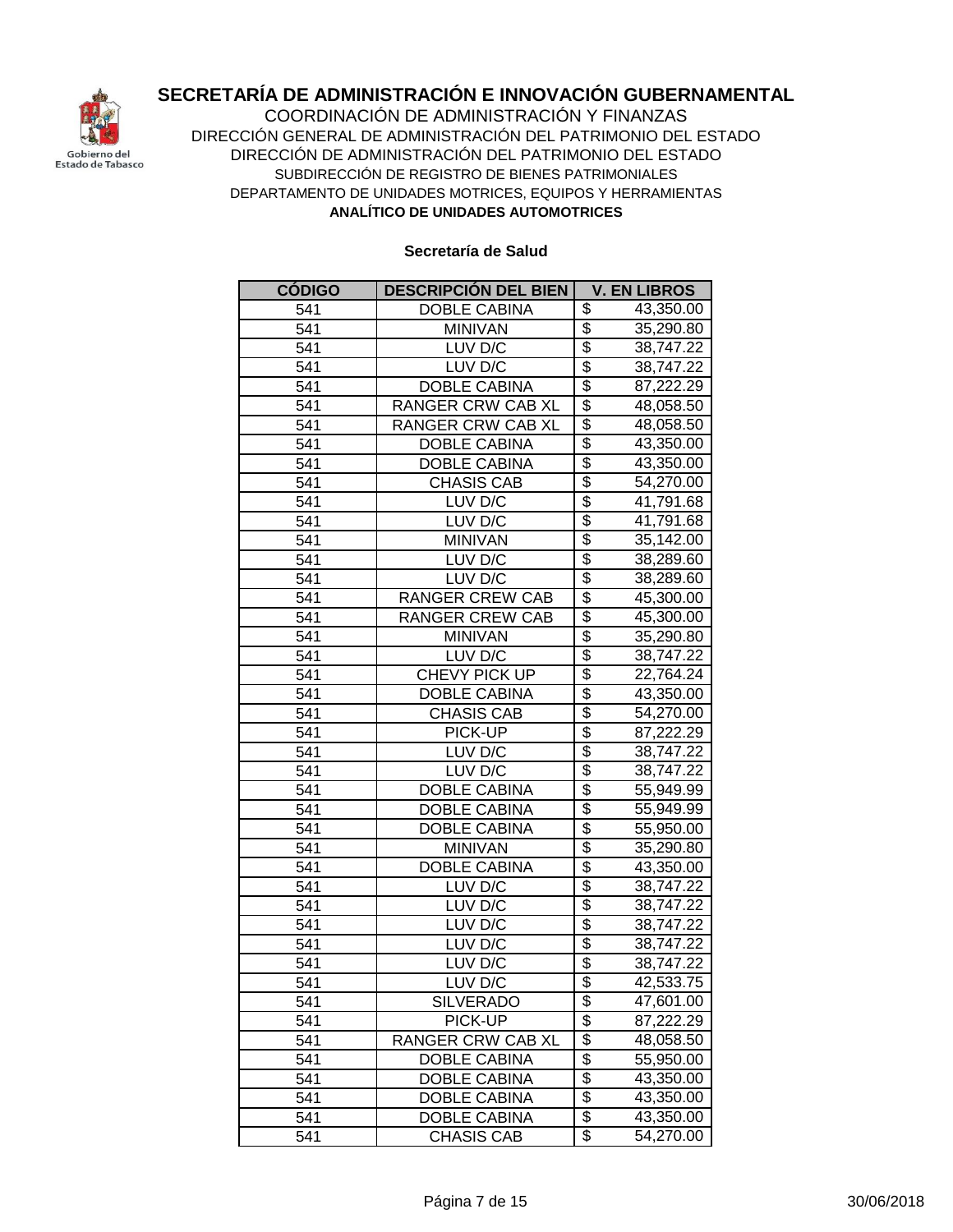

**ANALÍTICO DE UNIDADES AUTOMOTRICES** COORDINACIÓN DE ADMINISTRACIÓN Y FINANZAS DIRECCIÓN GENERAL DE ADMINISTRACIÓN DEL PATRIMONIO DEL ESTADO DIRECCIÓN DE ADMINISTRACIÓN DEL PATRIMONIO DEL ESTADO SUBDIRECCIÓN DE REGISTRO DE BIENES PATRIMONIALES DEPARTAMENTO DE UNIDADES MOTRICES, EQUIPOS Y HERRAMIENTAS

| <b>CÓDIGO</b>    | <b>DESCRIPCIÓN DEL BIEN</b> | <b>V. EN LIBROS</b>                   |
|------------------|-----------------------------|---------------------------------------|
| 541              | LUV D/C                     | \$<br>41,791.68                       |
| 541              | LUV D/C                     | \$<br>38,289.60                       |
| $\overline{541}$ | <b>DOBLE CABINA</b>         | \$<br>43,350.00                       |
| 541              | <b>MINIVAN</b>              | \$<br>35,142.00                       |
| 541              | LUV D/C                     | \$<br>38,289.60                       |
| 541              | LUV D/C                     | \$<br>38,289.60                       |
| 541              | RANGER CREW CAB             | $\overline{\$}$<br>45,300.00          |
| 541              | PICK-UP                     | \$<br>87,222.29                       |
| 541              | CHEYENNE CREW CAB           | \$<br>95,329.70                       |
| 541              | <b>CAJA SECA</b>            | $\overline{\$}$<br>55,320.00          |
| 541              | <b>MINIVAN</b>              | \$<br>35,142.00                       |
| 541              | <b>DOBLE CABINA</b>         | \$<br>43,350.00                       |
| 541              | <b>DOBLE CABINA</b>         | $\overline{\$}$<br>43,350.00          |
| 541              | LUV D/C                     | \$<br>38,747.22                       |
| 541              | LUV D/C                     | \$<br>38,289.60                       |
| 541              | F150 XL                     | \$<br>54,270.00                       |
| 541              | LUV D/C                     | \$<br>38,747.22                       |
| 541              | <b>MINIVAN</b>              | \$<br>35,142.00                       |
| 541              | LUV D/C                     | \$<br>38,747.22                       |
| 541              | PICK-UP                     | \$<br>87,222.29                       |
| 541              | <b>MINIVAN</b>              | \$<br>35,290.80                       |
| 541              | <b>MINIVAN</b>              | $\overline{\$}$<br>35,142.00          |
| 541              | <b>RANGER CRW CAB XL</b>    | $\overline{\mathcal{L}}$<br>60,340.50 |
| 541              | <b>RANGER CRW CAB XL</b>    | \$<br>60,340.50                       |
| 541              | <b>RANGER CRW CAB XL</b>    | \$<br>60,340.50                       |
| 541              | <b>RANGER CRW CAB XL</b>    | \$<br>60,340.50                       |
| 541              | <b>RANGER CRW CAB XL</b>    | \$<br>60,340.50                       |
| 541              | <b>RANGER CRW CAB XL</b>    | $\overline{\$}$<br>60,340.50          |
| 541              | <b>RANGER CRW CAB XL</b>    | $\overline{\$}$<br>60,340.50          |
| 541              | <b>RANGER CRW CAB XL</b>    | \$<br>56,511.00                       |
| 541              | <b>COLORADO CREW CAB</b>    | \$<br>92,451.00                       |
| 541              | RANGER CRW CAB XL           | \$<br>48,058.50                       |
| 541              | PICK-UP                     | \$<br>87,222.29                       |
| 541              | <b>RANGER CRW CAB XL</b>    | \$<br>64,658.40                       |
| 541              | RANGER CRW CAB XL           | \$<br>64,658.40                       |
| 541              | RANGER CRW CAB XL           | \$<br>64,658.40                       |
| 541              | <b>RANGER CRW CAB XL</b>    | \$<br>64,658.40                       |
| 541              | RANGER CRW CAB XL           | \$<br>64,658.40                       |
| 541              | RANGER CRW CAB XL           | \$<br>64,658.40                       |
| 541              | RANGER CRW CAB XL           | \$<br>64,658.40                       |
| 541              | RANGER CREW CAB             | \$<br>64,658.40                       |
| 541              | RANGER CRW CAB XL           | \$<br>64,658.40                       |
| 541              | RANGER CRW CAB XL           | \$<br>64,658.40                       |
| 541              | RANGER CRW CAB XL           | \$<br>64,658.40                       |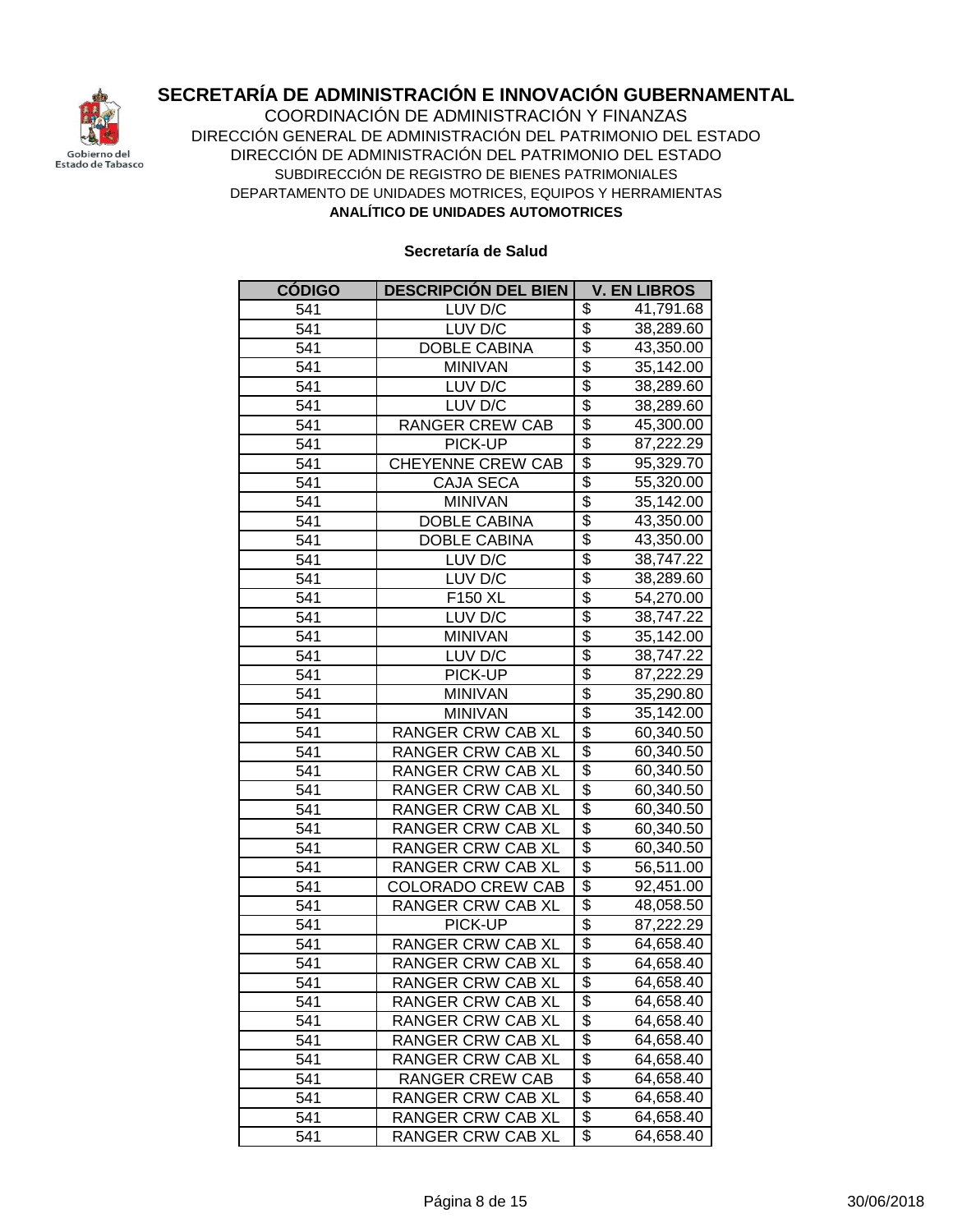

**ANALÍTICO DE UNIDADES AUTOMOTRICES** COORDINACIÓN DE ADMINISTRACIÓN Y FINANZAS DIRECCIÓN GENERAL DE ADMINISTRACIÓN DEL PATRIMONIO DEL ESTADO DIRECCIÓN DE ADMINISTRACIÓN DEL PATRIMONIO DEL ESTADO SUBDIRECCIÓN DE REGISTRO DE BIENES PATRIMONIALES DEPARTAMENTO DE UNIDADES MOTRICES, EQUIPOS Y HERRAMIENTAS

| <b>CÓDIGO</b> | <b>DESCRIPCIÓN DEL BIEN</b> | <b>V. EN LIBROS</b>                   |
|---------------|-----------------------------|---------------------------------------|
| 541           | RANGER CRW CAB XL           | \$<br>64,658.40                       |
| 541           | <b>RANGER CRW CAB XL</b>    | \$<br>64,658.40                       |
| 541           | <b>RANGER CRW CAB XL</b>    | \$<br>64,658.40                       |
| 541           | <b>RANGER CRW CAB XL</b>    | $\overline{\$}$<br>64,658.40          |
| 541           | <b>RANGER CRW CAB XL</b>    | \$<br>64,658.40                       |
| 541           | <b>COLORADO CREW CAB</b>    | \$<br>$\overline{92,451.00}$          |
| 541           | <b>TSURU GS II</b>          | \$<br>27,535.50                       |
| 541           | <b>CHEVY</b>                | \$<br>24,168.06                       |
| 541           | <b>CHEVY</b>                | \$<br>24,660.00                       |
| 541           | <b>CLUB WAGON</b>           | \$<br>67,200.00                       |
| 541           | <b>EXPRESS VAN</b>          | $\overline{\$}$<br>95,099.94          |
| 541           | <b>VAN</b>                  | $\overline{\$}$<br>63,154.01          |
| 541           | <b>CHEVY</b>                | \$<br>27,494.07                       |
| 541           | CHEVY 4 PTAS.               | \$<br>27,494.07                       |
| 541           | <b>GRAND RAID</b>           | \$<br>47,970.00                       |
| 541           | <b>CHEVY</b>                | \$<br>21,680.88                       |
| 541           | <b>CHEVY</b>                | \$<br>21,680.88                       |
| 541           | GRAND RAID                  | \$<br>48,870.00                       |
| 541           | <b>CHEVY</b>                | \$<br>21,600.00                       |
| 541           | <b>FOCUS SEDAN LX</b>       | \$<br>44,789.99                       |
| 541           | CHEVY 4 PTAS.               | $\overline{\$}$<br>33,960.12          |
| 541           | SEDAN GS I                  | $\overline{\mathcal{L}}$<br>27,535.50 |
| 541           | SEDAN GS I                  | $\overline{\$}$<br>27,535.50          |
| 541           | <b>CHEVY</b>                | $\overline{\$}$<br>22,581.48          |
| 541           | <b>SUBURBAN</b>             | \$<br>117,567.72                      |
| 541           | <b>CHEVY</b>                | \$<br>27,494.07                       |
| 541           | <b>WRANGLER</b>             | \$<br>75,540.00                       |
| 541           | SEDAN GS I                  | \$<br>27,535.50                       |
| 541           | <b>CHEVY</b>                | $\overline{\$}$<br>27,494.07          |
| 541           | <b>SEDAN GS I</b>           | \$<br>27,535.50                       |
| 541           | <b>FIESTA FIRST</b>         | $\overline{\$}$<br>35,400.00          |
| 541           | <b>CHEVY</b>                | \$<br>22,190.07                       |
| 541           | <b>EXPRESS VAN</b>          | $\overline{\$}$<br>63,154.01          |
| 541           | <b>EXPRESS VAN</b>          | \$<br>95,099.94                       |
| 541           | <b>EXPRESS VAN</b>          | \$<br>63,154.01                       |
| 541           | <b>EXPRESS VAN</b>          | \$<br>95,099.94                       |
| 541           | <b>EXPRESS VAN</b>          | \$<br>95,099.94                       |
| 541           | CHEVY 4 PTAS.               | \$<br>27,494.07                       |
| 541           | CHEVY 4 PTAS.               | \$<br>36,366.05                       |
| 541           | CHEVY 3 PTAS.               | \$<br>25,658.93                       |
| 541           | CHEVY 3 PTAS.               | \$<br>22,190.07                       |
| 541           | <b>TSURU GSI</b>            | \$<br>27,535.50                       |
| 541           | <b>TSURU GSI</b>            | \$<br>27,535.50                       |
| 541           | CHEVY 3 PTAS.               | \$<br>22,190.07                       |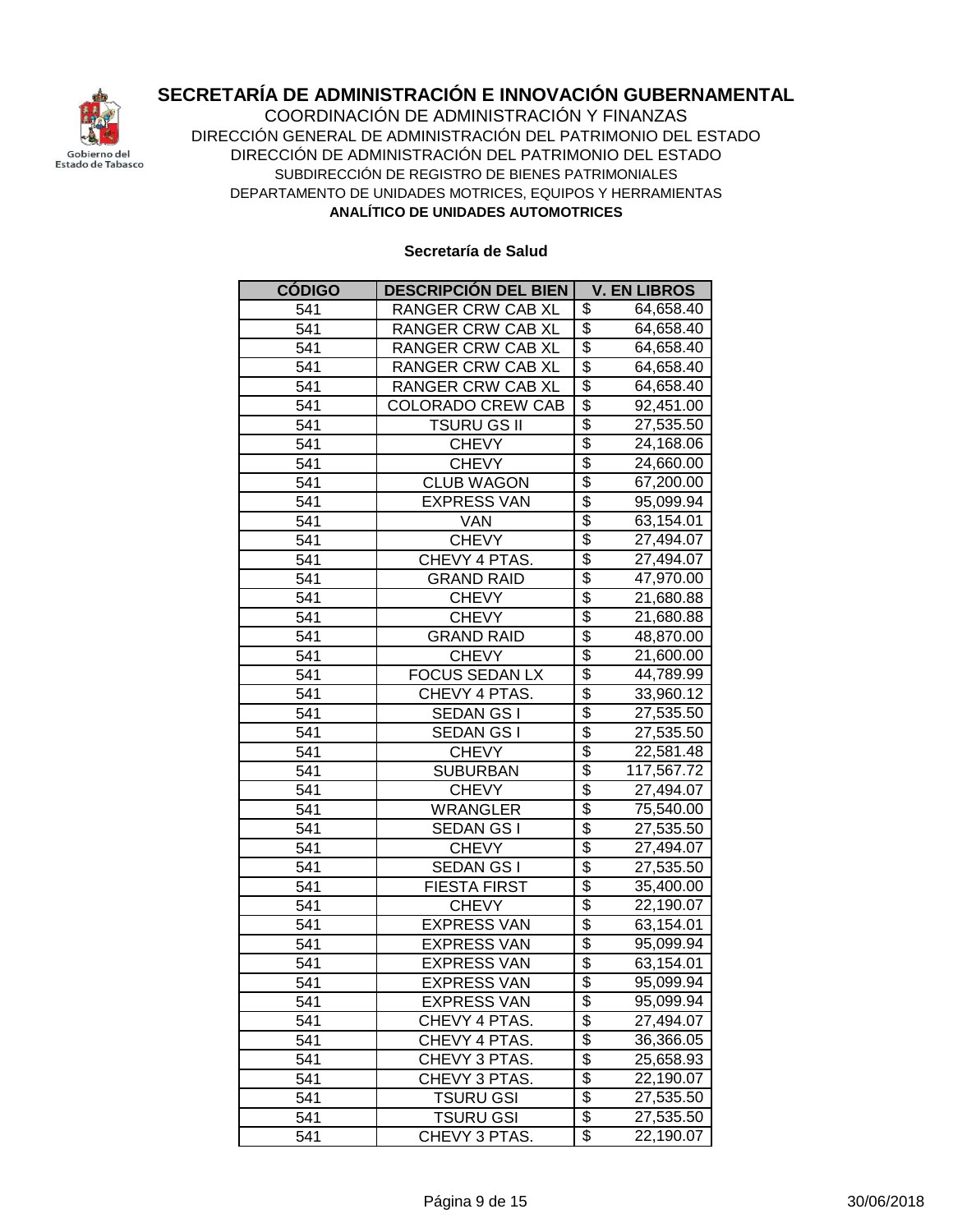

**ANALÍTICO DE UNIDADES AUTOMOTRICES** COORDINACIÓN DE ADMINISTRACIÓN Y FINANZAS DIRECCIÓN GENERAL DE ADMINISTRACIÓN DEL PATRIMONIO DEL ESTADO DIRECCIÓN DE ADMINISTRACIÓN DEL PATRIMONIO DEL ESTADO SUBDIRECCIÓN DE REGISTRO DE BIENES PATRIMONIALES DEPARTAMENTO DE UNIDADES MOTRICES, EQUIPOS Y HERRAMIENTAS

| <b>CÓDIGO</b> | <b>DESCRIPCIÓN DEL BIEN</b> | <b>V. EN LIBROS</b>                   |
|---------------|-----------------------------|---------------------------------------|
| 541           | <b>TSURU GSI</b>            | \$<br>27,535.50                       |
| 541           | <b>WAGON</b>                | \$<br>103,242.71                      |
| 541           | <b>WAGON</b>                | \$<br>103,263.45                      |
| 541           | <b>EXPRESS VAN</b>          | \$<br>80,440.47                       |
| 541           | CHEVY 4 PTAS.               | \$<br>8,092.02                        |
| 541           | <b>SEDAN GS I</b>           | $\overline{\$}$<br>27,535.50          |
| 541           | <b>EXPRESS VAN</b>          | \$<br>63,154.01                       |
| 541           | <b>TSURU GSI</b>            | \$<br>27,535.50                       |
| 541           | <b>CHEVY</b>                | \$<br>27,494.07                       |
| 541           | <b>EXPRESS VAN</b>          | \$<br>158,700.00                      |
| 541           | <b>EXPRESS VAN</b>          | $\overline{\$}$<br>95,099.94          |
| 541           | SEDAN GS I                  | \$<br>27,535.50                       |
| 541           | VAN                         | \$<br>63,154.01                       |
| 541           | CHEVY 3 PTAS.               | \$<br>29,999.70                       |
| 541           | <b>FIESTA FIRST</b>         | $\overline{\$}$<br>34,650.00          |
| 541           | CHEVY 4 PTAS.               | \$<br>27,494.07                       |
| 541           | <b>CHEVY</b>                | $\overline{\$}$<br>30,600.00          |
| 541           | <b>TSURU GSI</b>            | $\overline{\$}$<br>27,535.50          |
| 541           | <b>CHEVY</b>                | $\overline{\$}$<br>21,600.00          |
| 541           | <b>GRAND RAID</b>           | $\overline{\$}$<br>48,870.00          |
| 541           | <b>CHEVY</b>                | $\overline{\mathcal{S}}$<br>21,680.88 |
| 541           | <b>GRAND RAID</b>           | $\overline{\$}$<br>47,970.00          |
| 541           | <b>CHEVY</b>                | $\overline{\$}$<br>21,600.00          |
| 541           | <b>GRAND RAID</b>           | \$<br>47,970.00                       |
| 541           | <b>SENTRA</b>               | \$<br>55,500.00                       |
| 541           | <b>GRAND RAID</b>           | \$<br>47,970.00                       |
| 541           | <b>SEDAN GS II</b>          | \$<br>40,500.00                       |
| 541           | <b>TSURU GSI</b>            | $\overline{\$}$<br>27,535.50          |
| 541           | <b>CHEVY</b>                | \$<br>29,497.20                       |
| 541           | <b>SEDAN GS II</b>          | $\overline{\$}$<br>37,050.00          |
| 541           | <b>TSURU GS II</b>          | \$<br>37,050.00                       |
| 541           | <b>TSURU GS II</b>          | $\overline{\$}$<br>37,049.99          |
| 541           | OUTLANDER LS                | $\overline{\$}$<br>78,000.00          |
| 541           | PARTNER GRAND RAID          | \$<br>47,970.00                       |
| 541           | PARTNER GRAND RAID          | \$<br>47,970.00                       |
| 541           | PARTNER GRAND RAID          | \$<br>47,970.00                       |
| 541           | <b>EXPRESS VAN</b>          | \$<br>122,217.30                      |
| 541           | VAN                         | $\overline{\$}$<br>35,290.80          |
| 541           | <b>CHEVY</b>                | \$<br>30,532.20                       |
| 541           | <b>CHEVY</b>                | $\overline{\$}$<br>27,900.00          |
| 541           | <b>CHEVY</b>                | \$<br>29,898.60                       |
| 541           | TSURU GS II                 | \$<br>40,500.00                       |
| 541           | TSURU GS II                 | \$<br>40,500.00                       |
| 541           | <b>SENTRA</b>               | $\overline{\mathcal{E}}$<br>55,499.98 |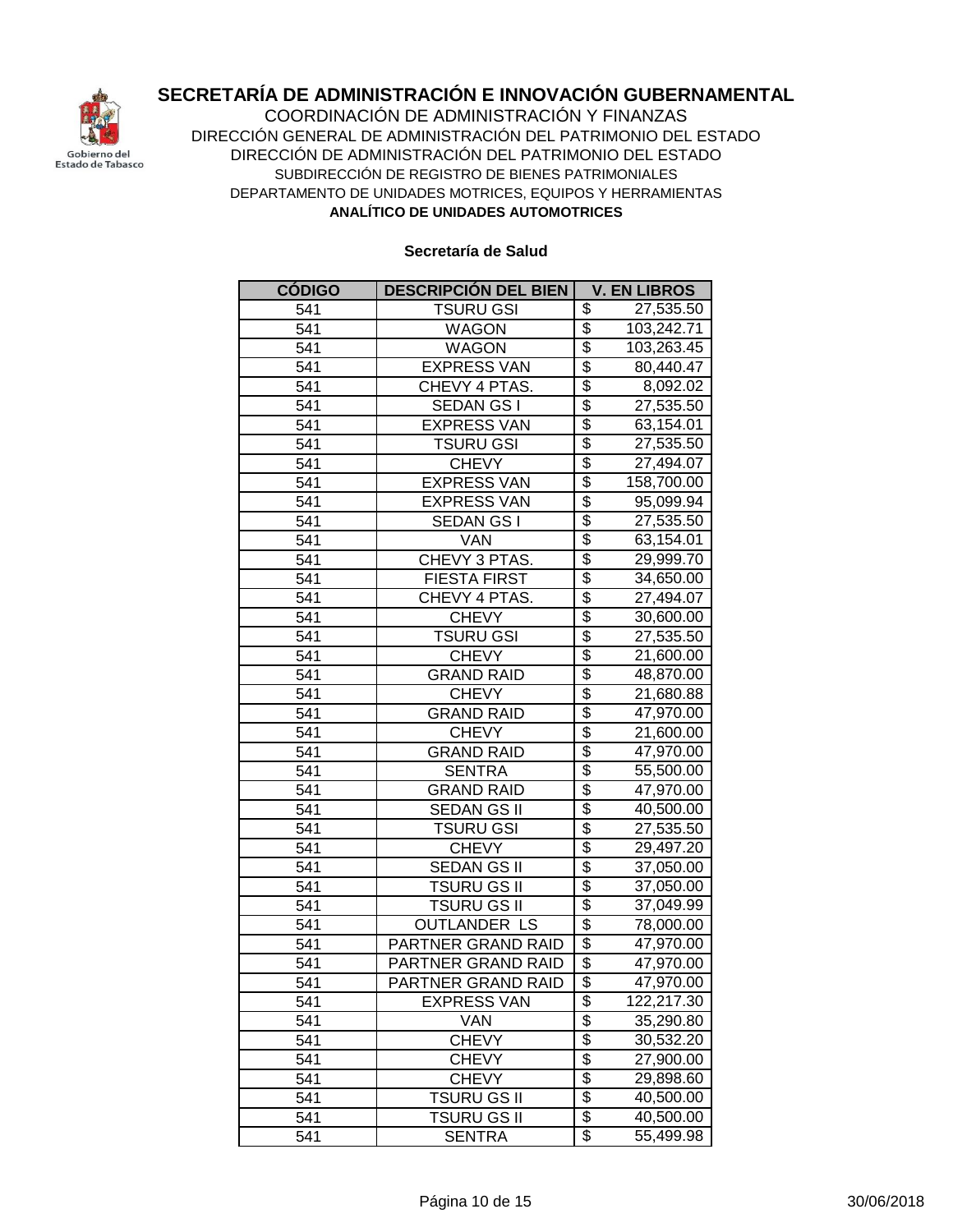

**ANALÍTICO DE UNIDADES AUTOMOTRICES** COORDINACIÓN DE ADMINISTRACIÓN Y FINANZAS DIRECCIÓN GENERAL DE ADMINISTRACIÓN DEL PATRIMONIO DEL ESTADO DIRECCIÓN DE ADMINISTRACIÓN DEL PATRIMONIO DEL ESTADO SUBDIRECCIÓN DE REGISTRO DE BIENES PATRIMONIALES DEPARTAMENTO DE UNIDADES MOTRICES, EQUIPOS Y HERRAMIENTAS

| <b>CÓDIGO</b> | <b>DESCRIPCIÓN DEL BIEN</b> | <b>V. EN LIBROS</b>                   |
|---------------|-----------------------------|---------------------------------------|
| 541           | <b>SENTRA</b>               | \$<br>55,500.00                       |
| 541           | <b>URVAN DX</b>             | \$<br>96,546.00                       |
| 541           | <b>URVAN DX</b>             | \$<br>96,546.00                       |
| 541           | <b>URVAN DX</b>             | \$<br>96,546.00                       |
| 541           | <b>CHEVY</b>                | \$<br>21,680.88                       |
| 541           | TRANSIT PASS LARGA          | \$<br>86,491.50                       |
| 541           | <b>TRANSIT PASS LARGA</b>   | $\overline{\$}$<br>86,491.50          |
| 541           | <b>COMBI</b>                | \$<br>86,491.50                       |
| 541           | <b>DURANGO SLT</b>          | \$<br>105,719.73                      |
| 541           | <b>SUBURBAN</b>             | \$<br>158,706.29                      |
| 541           | <b>AMBULANCIA</b>           | $\overline{\$}$<br>60,819.00          |
| 541           | <b>AMBULANCIA</b>           | \$<br>56,235.00                       |
| 541           | <b>AMBULANCIA</b>           | \$<br>103,500.00                      |
| 541           | AMBULANCIA                  | \$<br>36,466.50                       |
| 541           | AMBULANCIA                  | \$<br>50,100.00                       |
| 541           | AMBULANCIA                  | \$<br>89,619.60                       |
| 541           | AMBULANCIA                  | $\overline{\$}$<br>81,900.00          |
| 541           | <b>AMBULANCIA</b>           | \$<br>81,900.00                       |
| 541           | <b>AMBULANCIA</b>           | $\overline{\$}$<br>81,900.00          |
| 541           | <b>AMBULANCIA</b>           | $\overline{\$}$<br>109,365.00         |
| 541           | <b>AMBULANCIA</b>           | $\overline{\$}$<br>109,365.00         |
| 541           | <b>AMBULANCIA</b>           | $\overline{\$}$<br>109,365.00         |
| 541           | <b>AMBULANCIA</b>           | $\overline{\$}$<br>109,365.00         |
| 541           | <b>AMBULANCIA</b>           | \$<br>163,500.00                      |
| 541           | <b>AMBULANCIA</b>           | \$<br>107,944.98                      |
| 541           | <b>AMBULANCIA</b>           | \$<br>105,000.00                      |
| 541           | <b>AMBULANCIA</b>           | \$<br>211,669.50                      |
| 541           | <b>AMBULANCIA</b>           | $\overline{\$}$<br>211,669.50         |
| 541           | <b>AMBULANCIA</b>           | $\overline{\$}$<br>211,669.50         |
| 541           | TRANSIT 250 MR VAN          | $\overline{\$}$<br>1,010,786.48       |
| 541           | UNIDAD MOVIL MEDICA         | \$<br>408,905.15                      |
| 541           | UNIDAD MOVIL MEDICA         | $\overline{\$}$<br>408,905.15         |
| 541           | UNIDAD MOVIL MEDICA         | \$<br>253,108.09                      |
| 541           | UNIDAD MOVIL MEDICA         | \$<br>253,108.09                      |
| 541           | UNIDAD MOVIL MEDICA         | \$<br>253,108.08                      |
| 541           | UNIDAD MOVIL MEDICA         | \$<br>253,108.09                      |
| 541           | UNIDAD MOVIL MEDICA         | \$<br>253,108.09                      |
| 541           | UNIDAD MOVIL MEDICA         | $\overline{\$}$<br>253,108.09         |
| 541           | UNIDAD MOVIL MEDICA         | \$<br>253,108.09                      |
| 541           | UNIDAD MOVIL MEDICA         | \$<br>253,108.09                      |
| 541           | UNIDAD MOVIL MEDICA         | $\overline{\$}$<br>253,108.08         |
| 541           | UNIDAD MOVIL MEDICA         | \$<br>253,108.08                      |
| 541           | UNIDAD MOVIL MEDICA         | \$<br>253,108.08                      |
| 541           | <b>DOBLE CABINA</b>         | $\overline{\mathcal{E}}$<br>42,090.00 |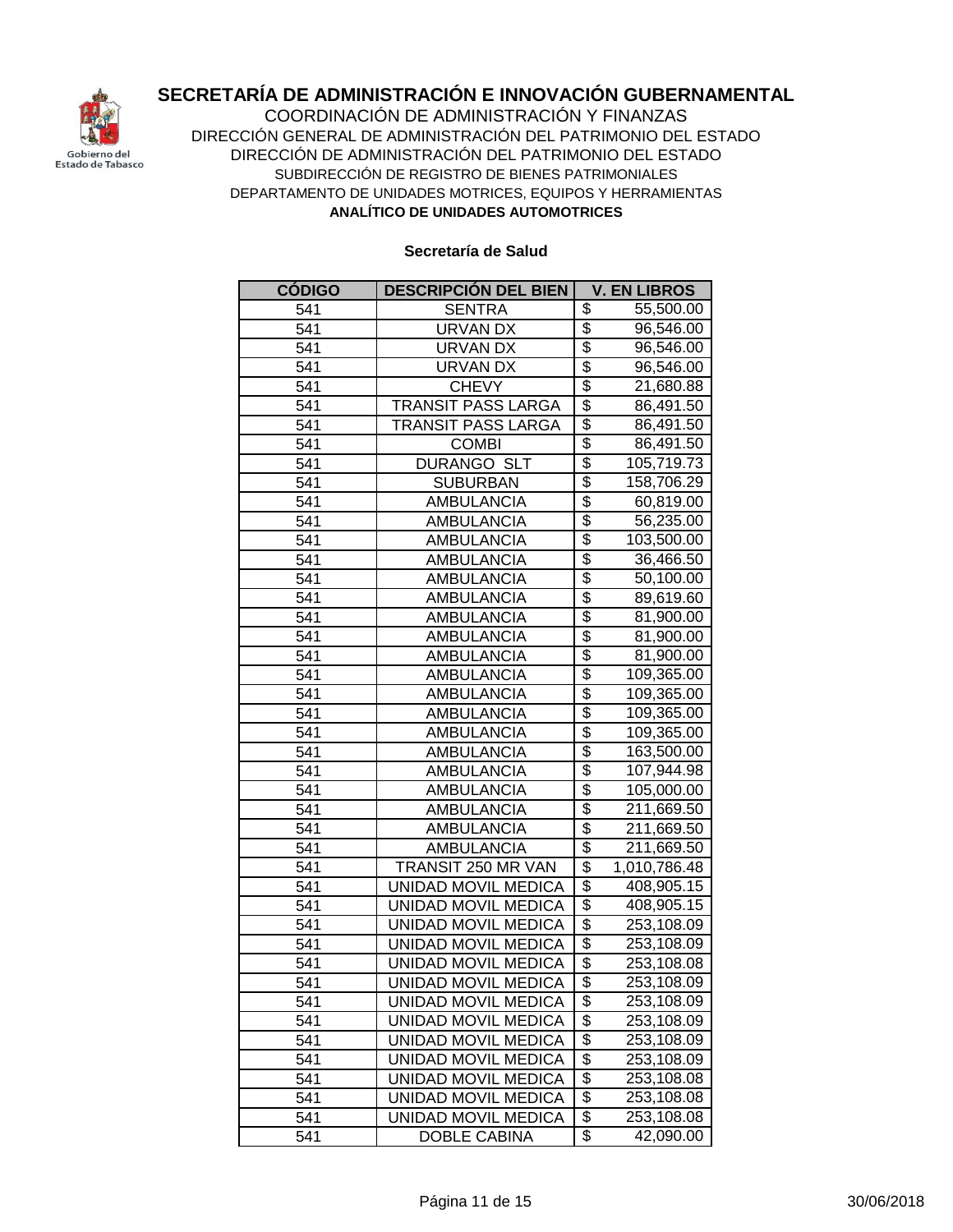

**ANALÍTICO DE UNIDADES AUTOMOTRICES** COORDINACIÓN DE ADMINISTRACIÓN Y FINANZAS DIRECCIÓN GENERAL DE ADMINISTRACIÓN DEL PATRIMONIO DEL ESTADO DIRECCIÓN DE ADMINISTRACIÓN DEL PATRIMONIO DEL ESTADO SUBDIRECCIÓN DE REGISTRO DE BIENES PATRIMONIALES DEPARTAMENTO DE UNIDADES MOTRICES, EQUIPOS Y HERRAMIENTAS

| <b>CÓDIGO</b> | <b>DESCRIPCIÓN DEL BIEN</b> | <b>V. EN LIBROS</b>          |
|---------------|-----------------------------|------------------------------|
| 541           | <b>DOBLE CABINA</b>         | \$<br>42,090.00              |
| 541           | PICK-UP                     | \$<br>22,873.50              |
| 541           | <b>RAM 2500</b>             | \$<br>55,062.00              |
| 541           | PICK-UP                     | \$<br>35,220.00              |
| 541           | PICK-UP                     | \$<br>25,526.55              |
| 541           | PICK-UP                     | \$<br>12,932.40              |
| 541           | PICK-UP                     | \$<br>22,873.50              |
| 541           | PICK-UP                     | \$<br>56,940.00              |
| 541           | PICK-UP                     | \$<br>39,606.00              |
| 541           | LUV D/C                     | \$<br>39,027.60              |
| 541           | <b>RAM 2500</b>             | $\overline{\$}$<br>55,062.00 |
| 541           | <b>ESTACAS</b>              | \$<br>35,046.11              |
| 541           | PICK-UP                     | \$<br>40,500.00              |
| 541           | PICK-UP                     | $\overline{\$}$<br>52,800.00 |
| 541           | PICK-UP                     | \$<br>47,520.00              |
| 541           | PICK-UP                     | \$<br>44,700.00              |
| 541           | <b>ESTACAS</b>              | \$<br>35,940.00              |
| 541           | PICK-UP                     | \$<br>36,077.10              |
| 541           | PICK-UP                     | \$<br>49,178.40              |
| 541           | PICK-UP                     | \$<br>45,720.00              |
| 541           | PICK-UP                     | \$<br>56,940.00              |
| 541           | PICK-UP                     | \$<br>56,940.00              |
| 541           | PICK-UP                     | $\overline{\$}$<br>46,770.00 |
| 541           | PICK-UP                     | \$<br>41,284.42              |
| 541           | <b>CHASIS</b>               | \$<br>68,250.00              |
| 541           | PICK-UP                     | \$<br>50,581.83              |
| 541           | PICK-UP                     | \$<br>49,178.40              |
| 541           | LUV D/C                     | $\overline{\$}$<br>39,027.60 |
| 541           | PICK-UP                     | $\overline{\$}$<br>39,606.00 |
| 541           | <b>ECONOLINE WAGON</b>      | \$<br>68,250.00              |
| 541           | PICK-UP                     | \$<br>46,078.53              |
| 541           | PICK-UP                     | \$<br>46,770.00              |
| 541           | <b>DOBLE CABINA</b>         | \$<br>48,780.00              |
| 541           | DOBLE CABINA                | \$<br>36,142.20              |
| 541           | PICK-UP                     | \$<br>39,606.00              |
| 541           | <b>PANEL</b>                | \$<br>137,209.60             |
| 541           | PICK-UP                     | \$<br>46,078.53              |
| 541           | PICK-UP                     | \$<br>46,770.00              |
| 541           | DOBLE CABINA                | \$<br>40,105.56              |
| 541           | PICK-UP                     | \$<br>46,770.00              |
| 541           | PICK-UP                     | \$<br>42,406.50              |
| 541           | PICK-UP                     | \$<br>42,406.50              |
| 541           | PICK-UP                     | \$<br>42,406.50              |
| 541           | PICK-UP                     | \$<br>46,078.53              |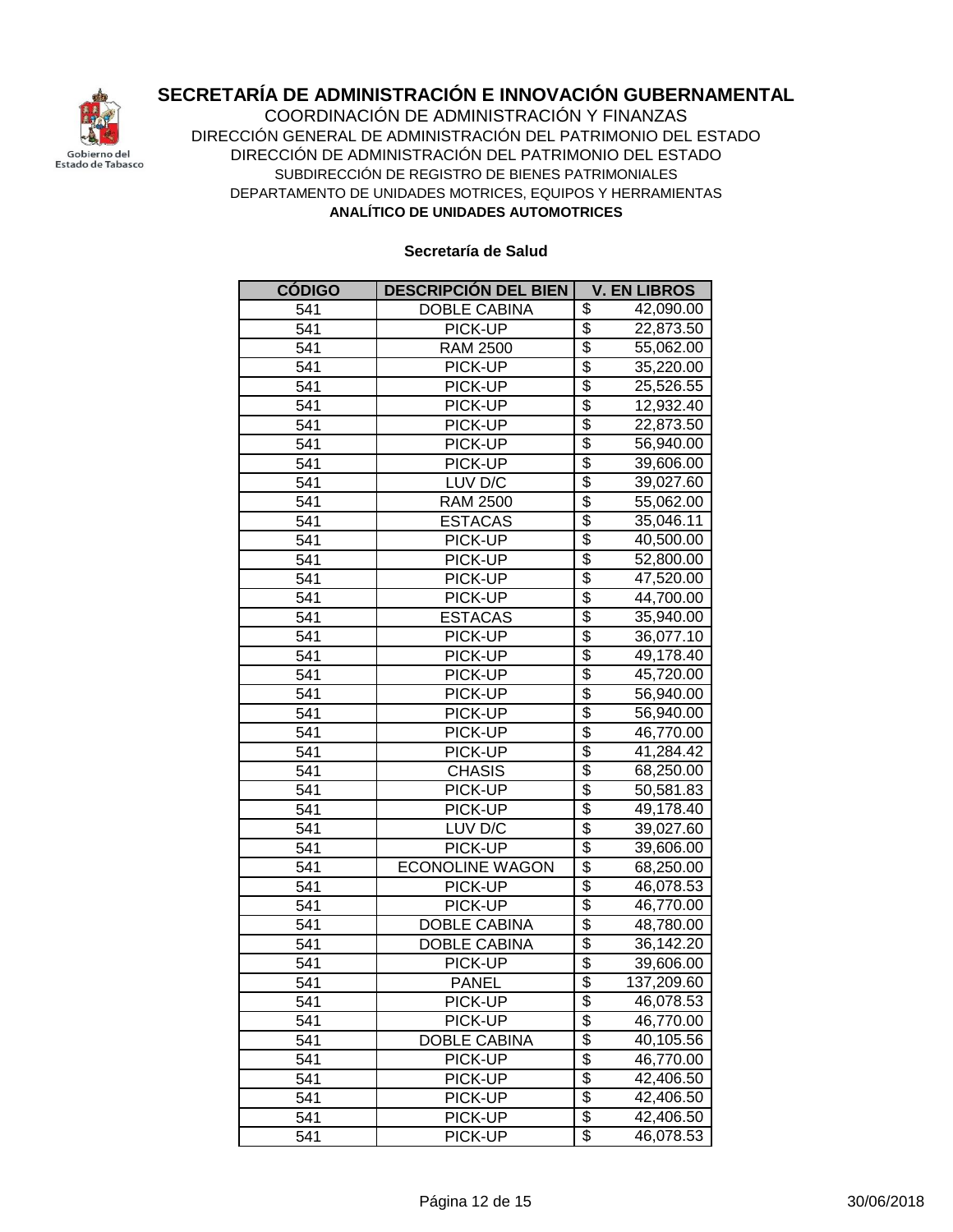

**ANALÍTICO DE UNIDADES AUTOMOTRICES** COORDINACIÓN DE ADMINISTRACIÓN Y FINANZAS DIRECCIÓN GENERAL DE ADMINISTRACIÓN DEL PATRIMONIO DEL ESTADO DIRECCIÓN DE ADMINISTRACIÓN DEL PATRIMONIO DEL ESTADO SUBDIRECCIÓN DE REGISTRO DE BIENES PATRIMONIALES DEPARTAMENTO DE UNIDADES MOTRICES, EQUIPOS Y HERRAMIENTAS

| <b>CÓDIGO</b> | <b>DESCRIPCIÓN DEL BIEN</b> | <b>V. EN LIBROS</b>                   |
|---------------|-----------------------------|---------------------------------------|
| 541           | PICK-UP                     | \$<br>46,770.00                       |
| 541           | PICK-UP                     | \$<br>46,770.00                       |
| 541           | PICK-UP                     | \$<br>39,606.00                       |
| 541           | PICK-UP                     | \$<br>49,800.00                       |
| 541           | <b>DOBLE CABINA</b>         | \$<br>40,105.56                       |
| 541           | PICK-UP                     | \$<br>46,770.00                       |
| 541           | PICK-UP                     | \$<br>39,606.00                       |
| 541           | PICK-UP                     | \$<br>39,606.00                       |
| 541           | <b>DOBLE CABINA</b>         | \$<br>40,105.56                       |
| 541           | PICK-UP                     | \$<br>46,078.53                       |
| 541           | PICK-UP                     | $\overline{\$}$<br>46,770.00          |
| 541           | <b>RAM 2500</b>             | \$<br>55,062.00                       |
| 541           | <b>DOBLE CABINA</b>         | \$<br>40,105.56                       |
| 541           | PICK-UP                     | \$<br>42,101.04                       |
| 541           | <b>DOBLE CABINA</b>         | \$<br>40,105.56                       |
| 541           | LUV D/C                     | \$<br>41,344.45                       |
| 541           | PICK-UP                     | \$<br>46,078.53                       |
| 541           | <b>RAM 2500</b>             | $\overline{\$}$<br>55,062.00          |
| 541           | PICK-UP                     | \$<br>39,606.00                       |
| 541           | PICK-UP                     | \$<br>46,078.53                       |
| 541           | PICK-UP                     | $\overline{\mathcal{G}}$<br>55,861.99 |
| 541           | PICK-UP                     | $\overline{\$}$<br>56,940.00          |
| 541           | PICK-UP                     | $\overline{\$}$<br>56,940.00          |
| 541           | PICK-UP                     | \$<br>46,078.53                       |
| 541           | PICK-UP                     | \$<br>22,873.50                       |
| 541           | PICK-UP                     | \$<br>46,286.92                       |
| 541           | PICK-UP                     | \$<br>46,286.92                       |
| 541           | PICK-UP                     | $\overline{\$}$<br>33,925.50          |
| 541           | PICK-UP                     | \$<br>46,286.92                       |
| 541           | PICK-UP                     | \$<br>35,220.00                       |
| 541           | PICK-UP                     | \$<br>46,286.92                       |
| 541           | PICK-UP                     | $\overline{\$}$<br>54,699.30          |
| 541           | PICK-UP                     | \$<br>35,220.00                       |
| 541           | PICK-UP                     | \$<br>46,286.92                       |
| 541           | PICK-UP                     | \$<br>30,150.00                       |
| 541           | <b>DOBLE CABINA</b>         | \$<br>36,142.20                       |
| 541           | PICK-UP                     | \$<br>12,000.00                       |
| 541           | PICK-UP                     | \$<br>46,286.92<br>$\overline{\$}$    |
| 541           | PICK-UP                     | 28,200.00<br>$\overline{\$}$          |
| 541           | PICK-UP                     | 28,200.00<br>\$                       |
| 541           | PICK-UP                     | 23,400.00<br>$\overline{\$}$          |
| 541           | PICK-UP                     | 23,400.00<br>$\overline{\mathcal{G}}$ |
| 541<br>541    | PICK-UP<br>PICK-UP          | 25,526.55<br>\$<br>25,416.00          |
|               |                             |                                       |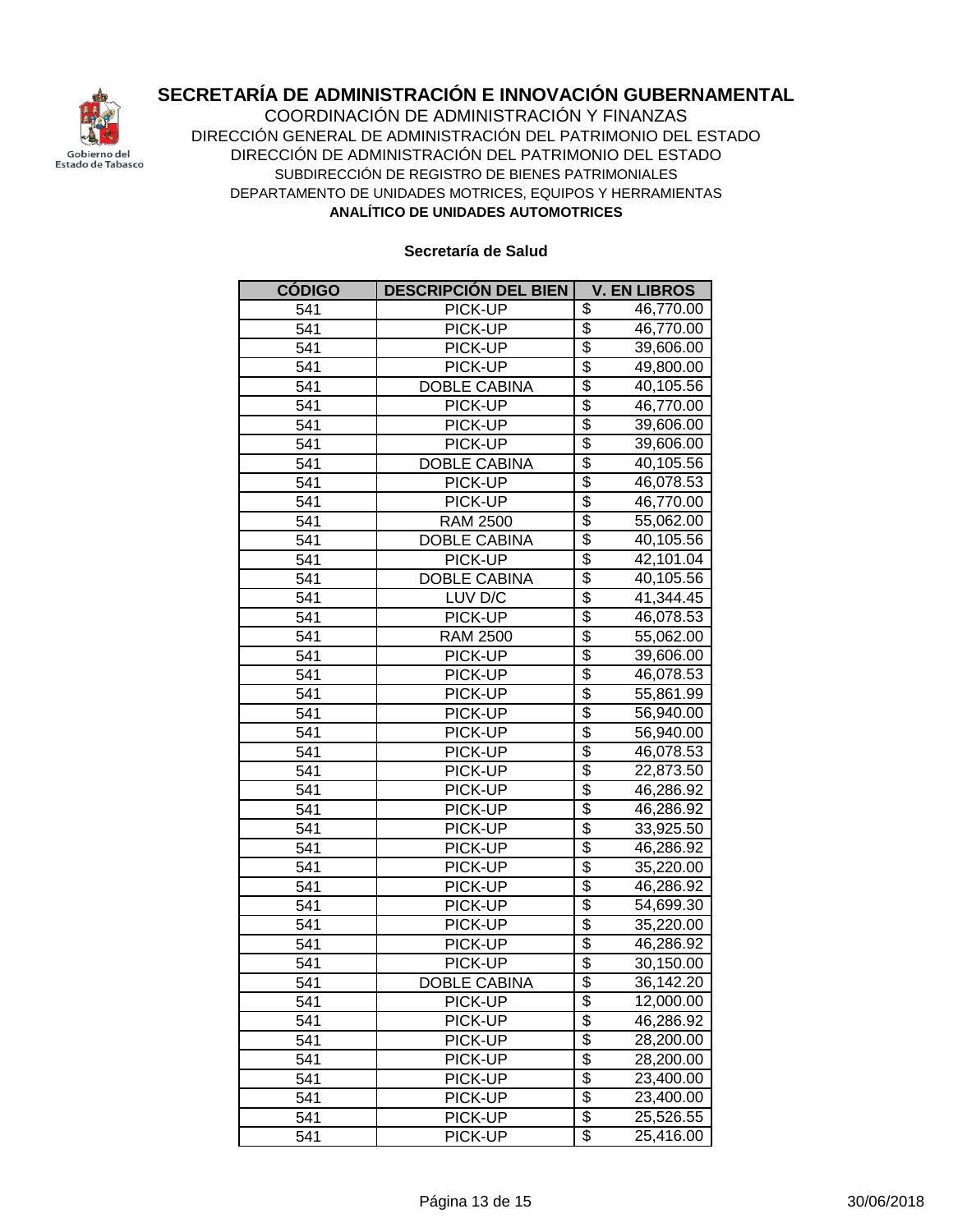

**ANALÍTICO DE UNIDADES AUTOMOTRICES** COORDINACIÓN DE ADMINISTRACIÓN Y FINANZAS DIRECCIÓN GENERAL DE ADMINISTRACIÓN DEL PATRIMONIO DEL ESTADO DIRECCIÓN DE ADMINISTRACIÓN DEL PATRIMONIO DEL ESTADO SUBDIRECCIÓN DE REGISTRO DE BIENES PATRIMONIALES DEPARTAMENTO DE UNIDADES MOTRICES, EQUIPOS Y HERRAMIENTAS

| <b>CÓDIGO</b> | <b>DESCRIPCIÓN DEL BIEN</b> | <b>V. EN LIBROS</b>          |
|---------------|-----------------------------|------------------------------|
| 541           | <b>PANEL</b>                | \$<br>36,655.29              |
| 541           | PICK-UP                     | \$<br>46,286.92              |
| 541           | PICK-UP                     | \$<br>13,710.00              |
| 541           | PICK-UP                     | \$<br>46,286.92              |
| 541           | <b>DOBLE CABINA</b>         | \$<br>40,105.56              |
| 541           | PICK-UP                     | \$<br>46,286.92              |
| 541           | PICK-UP                     | \$<br>46,286.92              |
| 541           | PICK-UP                     | \$<br>35,220.00              |
| 541           | PICK-UP                     | \$<br>22,873.50              |
| 541           | PICK-UP                     | $\overline{\$}$<br>28,200.00 |
| 541           | PICK-UP                     | \$<br>27,420.21              |
| 541           | PICK-UP                     | $\overline{\$}$<br>40,500.00 |
| 541           | <b>ESTACAS</b>              | \$<br>40,500.00              |
| 541           | PICK-UP                     | $\overline{\$}$<br>29,400.00 |
| 541           | PICK-UP                     | \$<br>25,526.55              |
| 541           | PICK-UP                     | $\overline{\$}$<br>12,000.00 |
| 541           | PICK-UP                     | $\overline{\$}$<br>13,710.00 |
| 541           | <b>SEDAN</b>                | \$<br>15,770.70              |
| 541           | <b>OUTLANDER LS</b>         | $\overline{\$}$<br>63,802.89 |
| 541           | <b>EXPRESS VAN</b>          | \$<br>70,800.00              |
| 541           | <b>TRACKER 4X2</b>          | $\overline{\$}$<br>52,797.00 |
| 541           | <b>COMBI</b>                | \$<br>36,655.29              |
| 541           | <b>SEDAN</b>                | $\overline{\$}$<br>17,586.90 |
| 541           | <b>RAM WAGON</b>            | \$<br>51,000.00              |
| 541           | <b>SEDAN</b>                | \$<br>18,261.90              |
| 541           | <b>SEDAN</b>                | \$<br>17,586.90              |
| 541           | <b>SEDAN</b>                | $\overline{\$}$<br>17,586.90 |
| 541           | <b>SEDAN</b>                | \$<br>22,820.10              |
| 541           | <b>ECONOLINE WAGON</b>      | $\overline{\$}$<br>97,500.00 |
| 541           | <b>SEDAN</b>                | \$<br>20,243.70              |
| 541           | <b>VAN</b>                  | \$<br>71,625.00              |
| 541           | <b>CHEVY</b>                | \$<br>32,810.10              |
| 541           | <b>CHEVY</b>                | \$<br>23,097.06              |
| 541           | <b>FIESTA FIRST</b>         | \$<br>30,480.00              |
| 541           | <b>SEDAN</b>                | $\overline{\$}$<br>20,243.70 |
| 541           | <b>RAM WAGON</b>            | \$<br>63,600.00              |
| 541           | <b>CHEVY</b>                | \$<br>32,810.10              |
| 541           | <b>CHEVY</b>                | \$<br>32,810.10              |
| 541           | VAN                         | \$<br>71,625.00              |
| 541           | <b>FIESTA FIRST</b>         | \$<br>30,480.00              |
| 541           | <b>SEDAN</b>                | $\overline{\$}$<br>22,820.10 |
| 541           | VAN                         | $\overline{\$}$<br>71,625.00 |
| 541           | VAN                         | \$<br>71,625.00              |
| 541           | <b>FIESTA FIRST</b>         | $\overline{\$}$<br>30,480.00 |